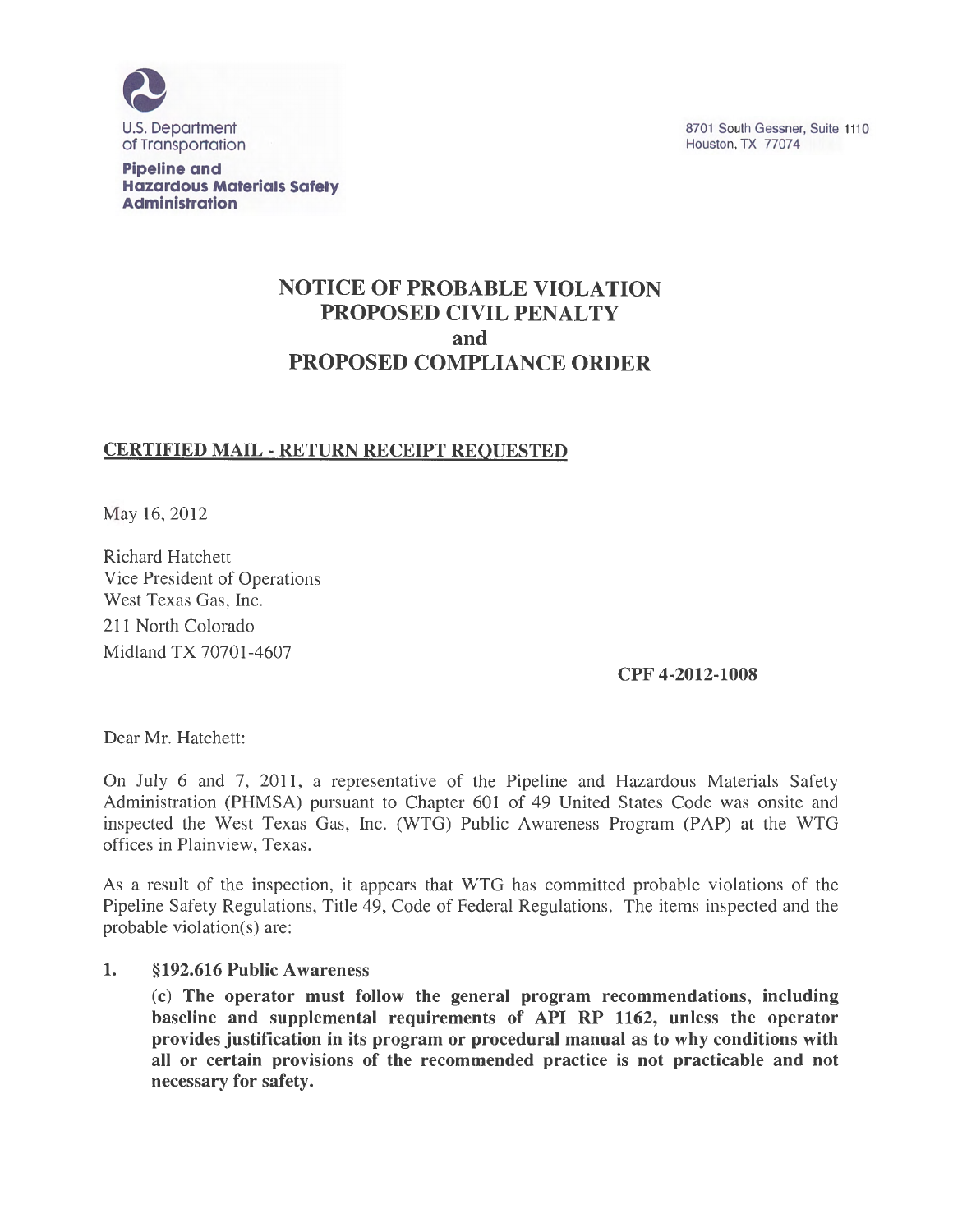WTG did not prepare their PAP in accordance with the regulations. Specifically WTG did not include their unique attributes and characteristics in their PAP. API RP 1162 section 1.3.2 Baseline Public Awareness Program states:

"Refers to general program recommendations, set forth in Recommended Practice 1162, The baseline recommendations do not take into consideration the unique attributes and characteristics of individual pipeline operators' pipeline and facilities. Supplemental or enhanced program components are described in the RP to provide guidelines to the operator for enhancing its Public Awareness Programs. This is described more fully in Sections 2 and 6."

The WTG PAP consists mainly of language from parts of API RP 1162 applicable to natural gas transmission systems. In creating its PAP, it appears that WTG started with API RP 1162, substituted "WTG/WGI" for "the operator," added "WTG/WGI" in a number of locations, deleted all language not specifically related to natural gas transmission operators, deleted Figure 2-1 and made only very minor additional editorial changes. As a result, the WTG PAP does not appear to take into consideration any of the unique attributes and characteristics of the WTG system. Based on the on-site inspection, it appears that WTG had little interest in actively participating in the implementation of its PAP. This is consistent with the simplistic approach taken in the creation of the WTG PAP.

### **2. §192.616 Public Awareness**

(c) **The operator must follow the general program recommendations, including baseline and supplemental requirements of API RP 1162, unless the operator provides justification in its program or procedural manual as to why conditions with all or certain provisions of the recommended practice is not practicable and not necessary for safety.** 

WTG failed to conduct annual audits or reviews of whether the (PAP) program has been developed and implemented according to the guidelines contained in API RP 1162. Specifically section 8.3 of WTG's PAP states:

"WGT/WGI shall complete an annual audit or review of whether the program has been developed and implemented according to the guidelines in API RP 1162. The purpose of the audit is to answer the following two questions:

- Has the Public Awareness Program been developed and written to address the objectives, elements and baseline schedule as described Section 2 and the remainder of this API RP 1162?
- Has the Public Awareness Program been implemented and documented according to the written program?"

Both section 8.3 and Table 8-1 of the WTG PAP require an annual audit or review of whether the (PAP) program has been developed and implemented according to the guidelines contained in API RP 1162. Both the WTG PAP and API RP 1162 cite Appendix E to API RP 1162 for a sample set of questions that will aid the program administrator and district managers in auditing the program implementation process.

During the inspection, WTG assetted that annual reviews had been conducted and researched meeting notes and other records but produced nothing that could be reasonably considered an annual audit or review. Upon further questioning by the inspector, WTG appeared unfamiliar with the sample set of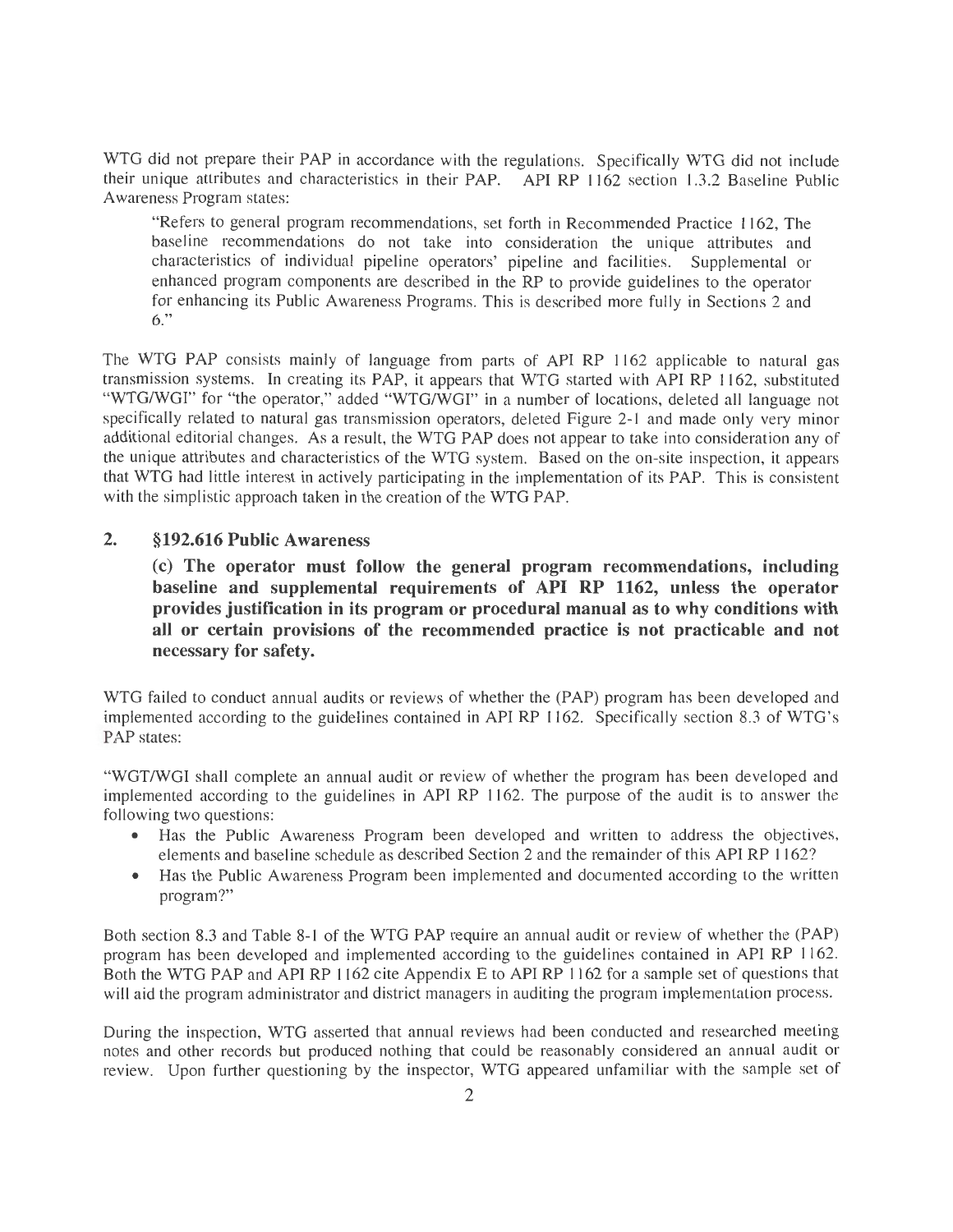questions contained in Appendix E to API RP 1162 and ultimately admitted that annual audits or reviews had not been conducted.

#### **3. 49 CFR §192.616(c)**

**The operator must follow the general program recommendations, including baseline and supplemental requirements of API RP 1162, unless the operator provides justification in its program or procedural manual as to why conditions with all or certain provisions of the recommended practice is not practicable and not necessary for safety.** 

WTG failed to conduct an evaluation of the effectiveness of the PAP implementation every four years. Specifically WTG's PAP section 8.4.2 states:

"... Once validated in this initial manner, a program effectiveness survey is only required about every four years. However, when the operator introduces major design changes in its

Public Awareness Program a survey to validate the new approaches may be warranted."

Table 8.1 adds the recommended frequency is "No more than four years apart". During the inspection, WTG admitted that they had never conducted a four-year effectiveness evaluation.

#### Proposed Civil Penalties

Under 49 United States Code, § 60122, you are subject to a civil penalty not to exceed \$100,000 for each violation for each day the violation persists up to a maximum of \$1,000,000 for any related series of violations. The Compliance Officer has reviewed the circumstances and supporting documentation involved in the above probable violations and has recommended that you be preliminarily assessed a civil penalty of \$53,000 as follows:

| Item number | <b>PENALTY</b> |
|-------------|----------------|
|             | \$26,800       |
|             | \$26,200       |

#### Proposed Compliance Order

With respect to these items, pursuant to 49 United States Code § 60118, the Pipeline and Hazardous Materials Safety Administration proposes to issue a Compliance Order to West Texas Gas, Inc. Please refer to the *Proposed Compliance Order,* which is enclosed and made a part of this Notice.

#### Response to this Notice

Enclosed as part of this Notice is a document entitled *Response Options for Pipeline Operators in Compliance Proceedings.* Please refer to this document and note the response options. Be advised that all material you submit in response to this enforcement action is subject to being made publicly available. If you believe that any portion of your responsive material qualifies for confidential treatment under 5 U.S.C. 552(b), along with the complete original document you must provide a second copy of the document with the portions you believe qualify for confidential treatment redacted and an explanation of why you believe the redacted information qualifies for confidential treatment under 5 U.S.C. 552(b). If you do not respond within 30 days of receipt of this Notice, this constitutes a waiver of your right to contest the allegations in this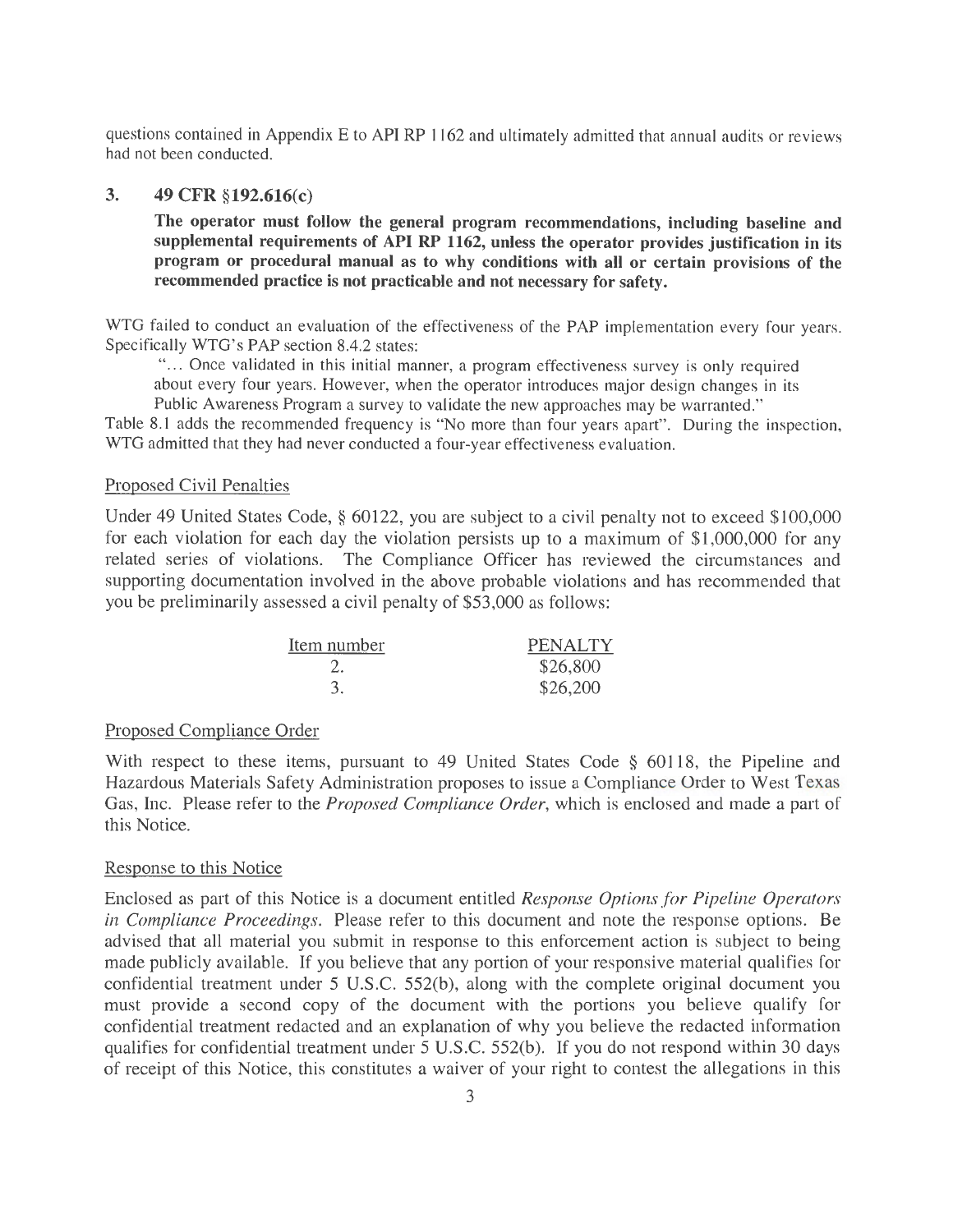Notice and authorizes the Associate Administrator for Pipeline Safety to find facts as alleged in this Notice without further notice to you and to issue a Final Order.

In your correspondence on this matter, please refer to **CPF 4-2012-1008** and for each document you submit, please provide a copy in electronic format whenever possible.

Sincerely,

All Stuly

R. M. Seeley Director, Southwest Region Pipeline and Hazardous Materials Safety Administration

Enclosures: *Proposed Compliance Order Response Options for Pipeline Operators in Compliance Proceedings*